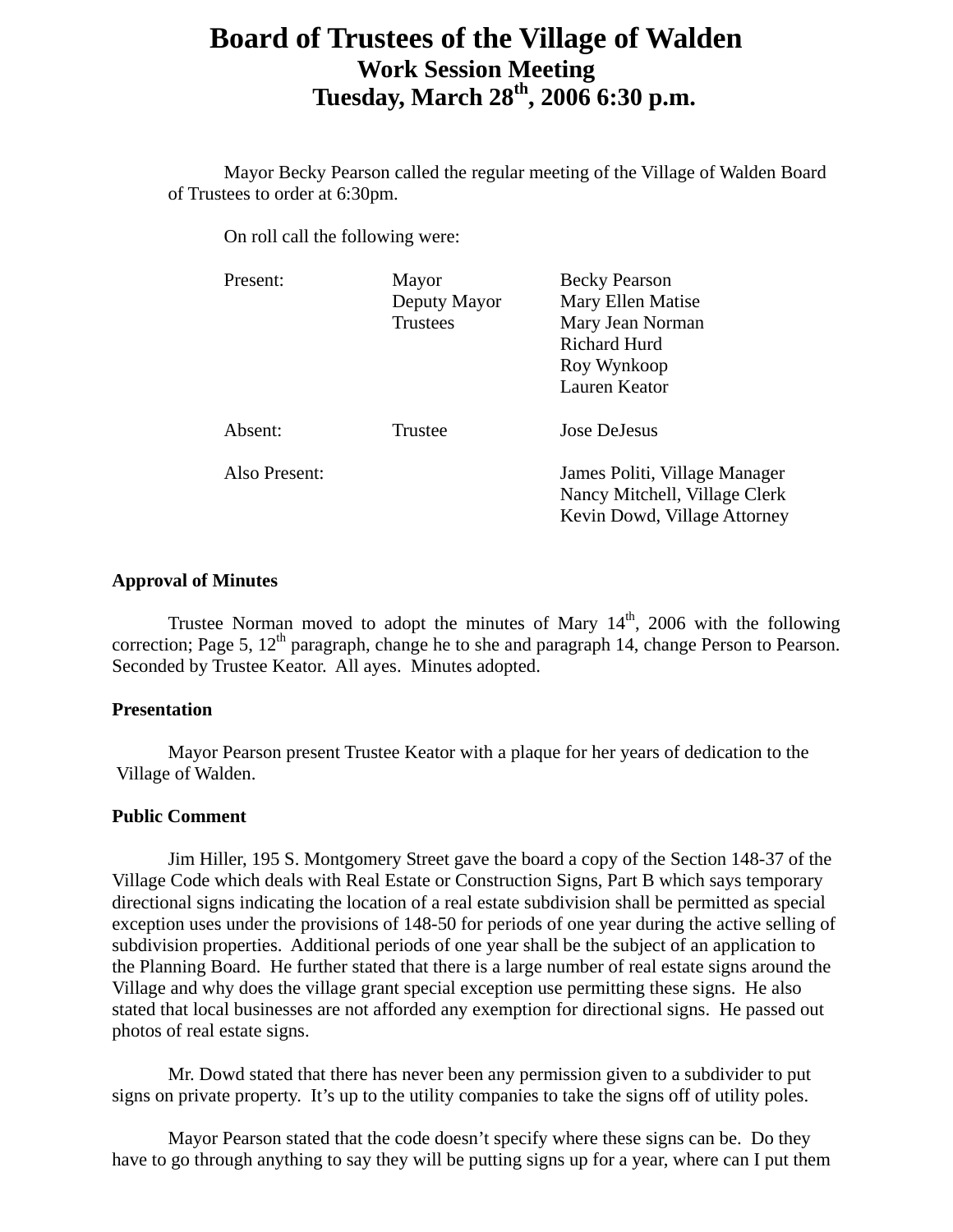Mr. Dowd stated that they are confined just like anyone else would be confined of not putting signs on private property. If they do its up to the owner to remove the signs. The village never sanctions people putting signs on someone else's property. They would be allowed to put a a sign in the public right of way and private property when permitted. If they put them on a state highway or county highway and the state or county doesn't want them there, they can take them down.

Mr. Hiller asked why the code exists.

 Mr. Dowd explained that it would exist to encourage people and help people find subdivisions that are trying to sell there lots or houses.

 Deputy Mayor Matise stated that the board had discussed not allowing signs around the McKinley monument and it's never been incorporated into our code.

 Mr. Dowd indicated that the village could police the county and state rights of ways with their permission.

 Mayor Pearson asked the manager if he's spoken to the building inspector or anyone about these signs.

Manager Politi stated no.

 It was the consensus of the board to have the manager look into signs in state and county right of ways.

 It was also the consensus of the board to put real estate signs on the agenda for a work session.

 Dave Sperry, 2 Overlook Terrace stated that there are four or five real estate signs at the bottom of Wait Street and it's a hazard for sight vision. He would like the board to take action to have these signs should be removed. There is also a sign by the firehouse, which is village property, so obviously the village is allowing signs on their property. He also asked when yard waste was going to start being picked up.

The Village Clerk indicated Monday, April 3<sup>rd</sup>.

 Mr. Sperry stated that in November the board discussed scheduling a meeting about roadway throughout the village with parking on the streets. Little League has started and on Albany Avenue the kids are walking back and forth. There is no way that street is wide enough for two lanes of traffic with the parking on the street. Emergency vehicles won't be able to respond with the way parking is allowed. The meeting on that was postponed and still hasn't happened.

Mayor Pearson stated that the board will bring it up again.

 Mr. Sperry also stated that it's getting warmer out and the kids will start hanging out throughout the village. Have programs been started before problems start.

 Trustee Wynkoop stated that the Youth Officer is working with the people in neighborhoods setting up neighborhood watches. When the kids are out of school he will start working nights.

 Brenda Adams, 3 Valley Avenue thanked the mayor, board, village manager and the police chief for going with a youth officer. She is very encouraged.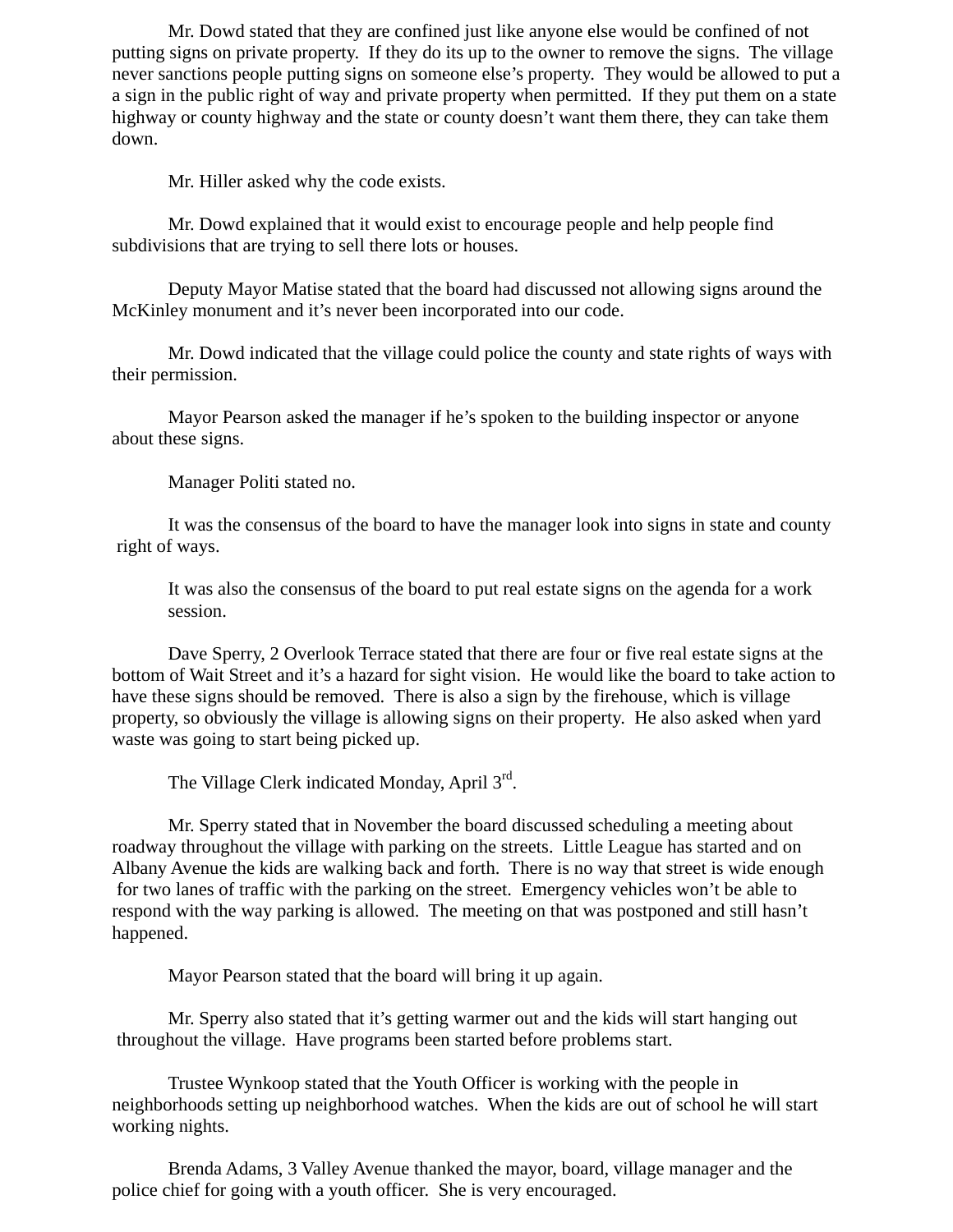Anita Vandermark, 76 Highland Avenue expressed her concerns with a street being named Jacob T. Walden Drive. She picks up the mail for the Historic Society and there was mail in their mail box addressed to someone at for Jacob T. Walden Drive.

 Mayor Pearson stated that she did speak to the manager about this and there is a memo in the board's packet from the building inspector regarding this. This was brought up a few weeks ago and the board felt there wasn't a problem and now we are seeing a problem with it.

 Mr. Dowd stated that he read the building inspector's memo, but there is no one that lives on Jacob T. Walden Drive right now. He doesn't know who would be addressing mail to someone that who doesn't live there.

 Ms. Vandermark stated that there was a name on the envelope. She returned the mail to the post office.

Mayor Pearson stated that it could have been for Beezer.

Mr. Dowd stated that Beezer's address is S. Montgomery Street.

 Trustee Wynkoop stated that the building inspector will be meeting with the postmaster next week. When the board gets some feedback they will let her know.

Ms. Vandermark requested a garbage can be placed by the new bagel shop.

The manager indicated that a garbage can will be placed there.

#### **Payment of Audited Bills**

Trustee Hurd moved to pay the audited bills of March 28, 2006. Seconded by Trustee Keator. All ayes. Motion carried.

## **Street Light Authorization – Capron Street**

Deputy Mayor Matise moved to authorize a street light on Capron Street. Seconded by Trustee Norman. All ayes. Motion carried.

## **Village Square Easter Service Request**

Trustee Norman moved to approve the Easter service in the Village Square on April  $16<sup>th</sup>$ from 6:30-7:00 am. Seconded by Deputy Mayor Matise. All ayes. Motion carried.

## **Introductory Local Law I-2 of 2006 – Parking Fine Changes**

Manager Politi stated that he asked for similar structures with parking fines. He called New Paltz and Warwick who have the graduated, aggressive style. In the interim another concept was brought forward by Judge Ozman. He has asked Mr. Dowd to talk to the judge about that.

Mr. Dowd stated that he wanted to see how New Paltz phrases there law and he found that the law is for parking meter zones. They also have a traffic violation bureau that collects the tickets and fines. There is nothing in their statute that says what happens when a meter is broken and you've put your money in and you get a ticket. It doesn't state your rights for a graduated fine, because by the time you judicate that it will be well past the 10 days that is in the statute. He feels there are some due process issues here. He is waiting for a call back from Judge Ozman.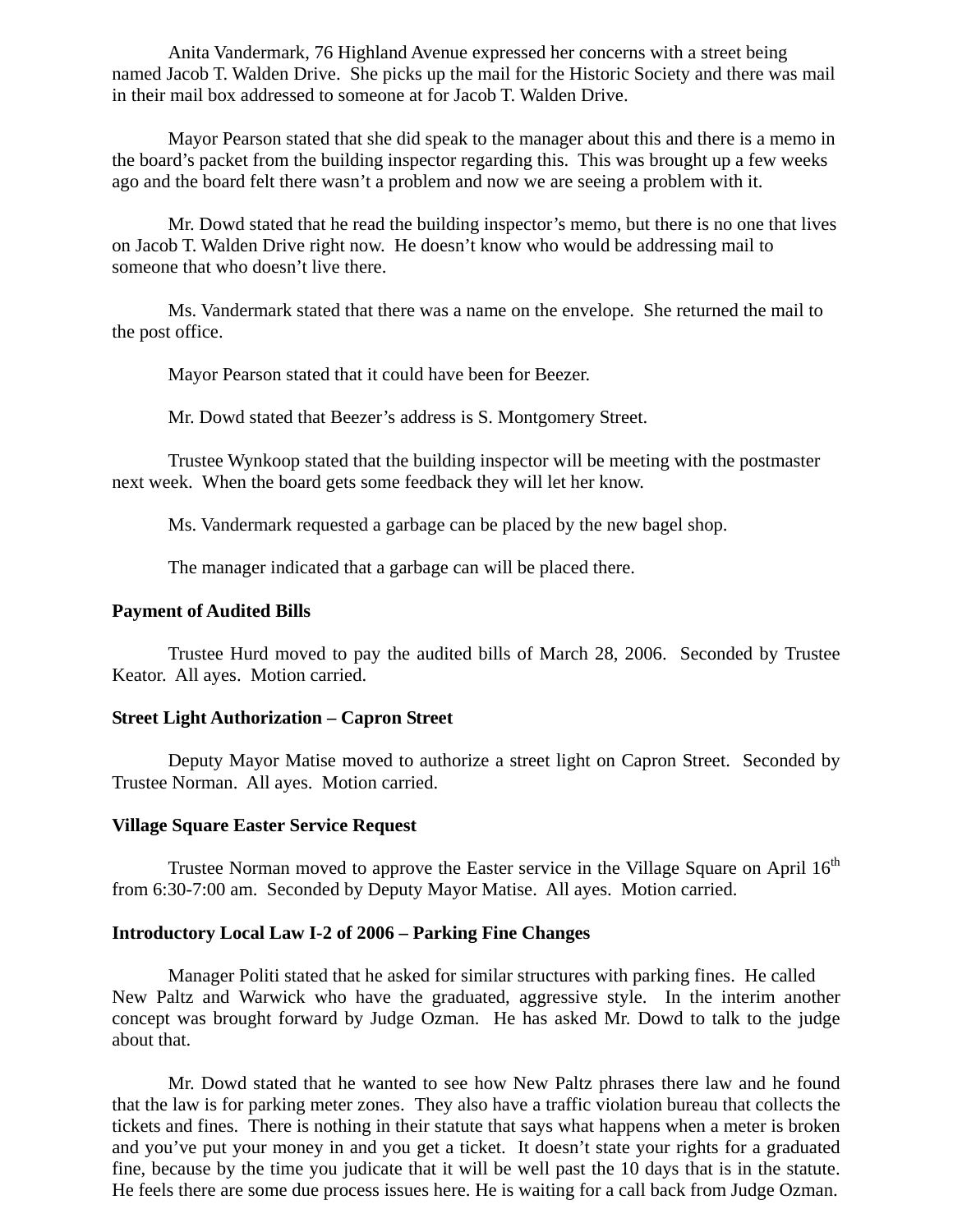He will report back on April  $11^{th}$ .

Trustee Hurd asked if the judge had the ability to tract everything.

Manager Politi stated that the judge felt that he could do it based on repeat offenders.

 Deputy Mayor Matise stated that it would be important to find out if it's based on a year or a lifetime.

#### **Firemen's Fair Date Change**

Manager Politi stated that the fair runs from July  $19<sup>th</sup>$  to July  $22<sup>nd</sup>$  and they need additional time to tear down and clean up.

 Deputy Mayor Matise moved to amend the fire departments request to use Bradley Field from July  $18^{th}$  to July  $23^{rd}$ . Seconded by Trustee Wynkoop. All ayes. Motion carried.

## **Tin Brook Associates Request**

Mike Moriello, Attorney for TinBrook stated that they've completed the eight lot subdivision at Walden Estates Townhouse Parcel B. They entered into a restrictive land use agreement with the village that said they would forego 59 units of multi family housing that was approved in 1974 and subsequently approved in 1989 and subsequently approved for a different project in 1999 to change to eight units on this parcel and 32 units on parcel A. What has come up is that an old map from 1974 for the townhouse parcel B shows water and sewer easements that are not on the property, they were never built. However, the continuing offer is there on record at the clerk's office. The title company has raised an objection. The final map shows the existing infrastructure.

 Mr. Dowd stated that what is happening now is there is a snag in the chain of titles that the title insurance company for the buyer wants to take care of. Otherwise every time a lot is sold this will continue to show up and raise title issues. Back in the 70's when this was supposed to be a townhouse development there was offers of dedication to the village for easements for water and sewer services. Because that project never got built there were never any water or sewer lines put in and there was never any acceptance of the easements or water and sewer lines by the village. We are now down to eight lots on Watkins Drive and it was agreed by this board to have the one parcel with 32 apartments off of the boulevard and in return these would stay eight lots so the neighborhood is not offset by multiple family dwelling amidst single family homes. Now they are trying to sell the lots and what pops up is the 1974 offers of dedication for the water and sewer easements that are not needed and have never been needed. He has reviewed the documents and he is satisfied that this will not affect anything that the village needs to have and does have under the current eight lot subdivision.

 Mayor Pearson asked about the water and sewer lines and has the properties on Oakland Avenue been taken care of. Does he have to let people know that they are building?

 Mr. Moriello stated that everything has been taken care of. The grass creek has gone in in the Oakland Avenue area.

 Mayor Pearson asked why would they have had easements with multi family and not with single family

 Mr. Dowd stated that it was because of the arrangement of the project in 1974 when you had the multi family apartment building. The lines would run through the property and around the buildings, connecting from one side to the other. Right now you just do a normal service line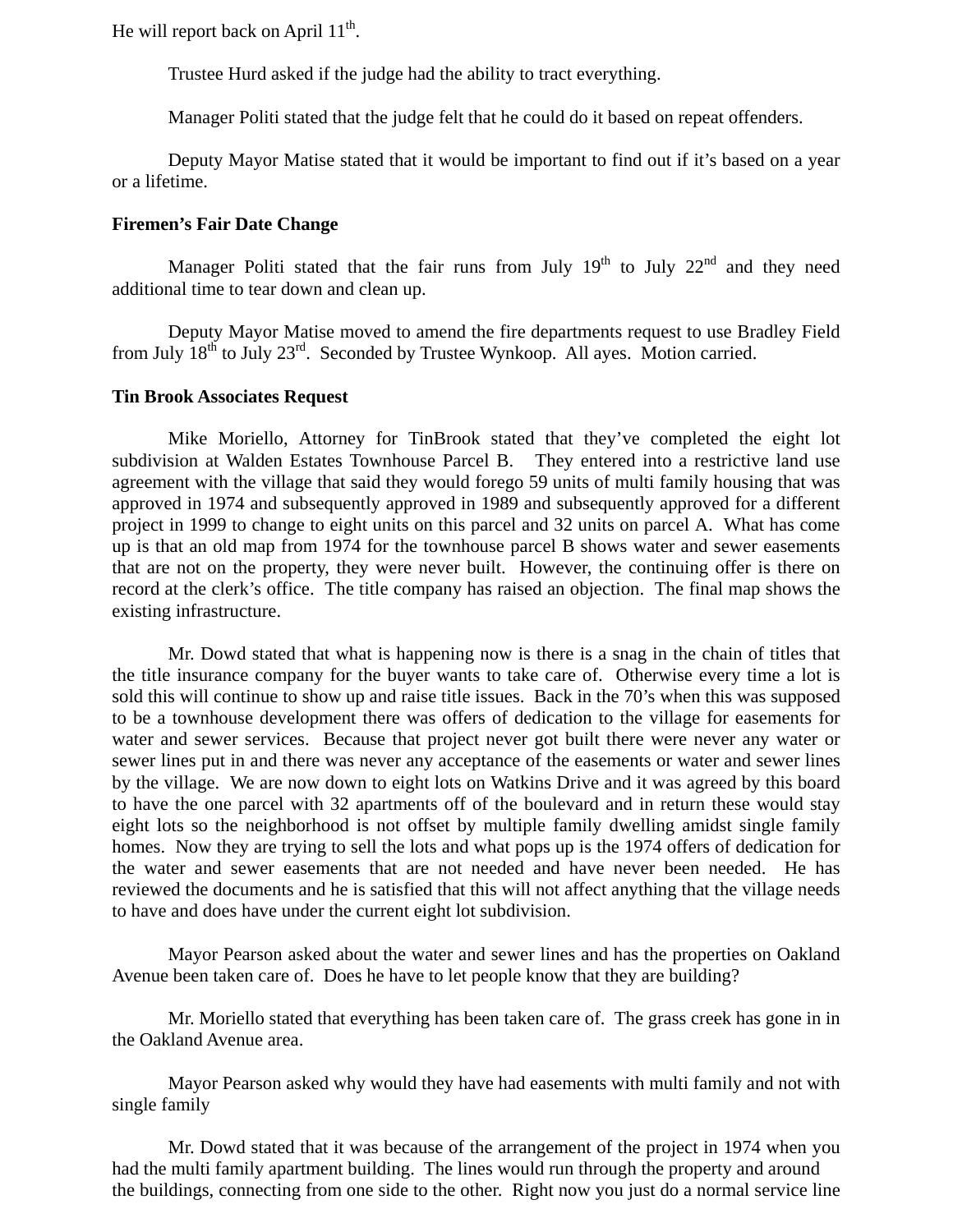tap from Watkins Drive to the individual houses.

Mayor Pearson also asked about the emergency easement.

 Mr. Dowd stated that during the public hearing process and subdivision review process by the Planning Board there is a emergency access easement that runs through one or more of the lots and it was to connect Watkins Drive to Oakland Avenue to make sure that was preserved from the old map to get emergency vehicles to Watkins Drive from Oakland Avenue. That easement is on record and one the new map.

Mayor Pearson asked if this is normal to find out about this now.

 Mr. Dowd stated that the only reason you found out was because it wasn't picked up by the engineer who did the mapping and it picked up by the title company when they changed titles. This isn't unusual.

 Trustee Hurd moved to authorize the Mayor to sign the agreement, once it fully revised, to accept the offers of dedication. Seconded by Trustee Wynkoop. All ayes. Motion carried.

## **Ethics Law Review**

Mayor Pearson stated that the board has been faced with some issues on 18-3K, Political Activity in our Ethics Law.

 Mr. Dowd stated that he tried to keep as much of the verbiage that exists in the law, but try to address the particular problem that has arisen over the years. So in the very first sentence he changed the line that says no municipal officer which includes elected officials, he made it no appointed officer or official. That would take this board out from the problem that comes with running for office. In addition because he realized that sometimes someone who is an appointed official in a planning board who would run for office would be subject to the same restrictions on campaigning as an elected official was. He would not be able to endorse himself. He added a provision that says that this shall not prevent a municipal officer or employee from being involved in the political affairs of the village as a private citizen, including running and campaigning for elective office either alone or with others. So then if you were an employee or a planning or zoning board member you can campaign as a private citizen and you would not run a fowl of the political activities of the persons.

 Trustee Hurd stated that he feels that any person that has served on any board should be able to say that they have served on the planning board for 16 years.

Mayor Pearson stated that they now can.

 Deputy Mayor Matise asked if Mr. Dowd has asked any other attorney's how they would interpret it.

Mr. Dowd stated that he will do that.

 Deputy Mayor Matise stated that she would also like to hear what the public thinks of this.

Mr. Dowd stated that there will be a public hearing.

Mayor Pearson asked that this be put on the next agenda.

## **Soap Box Derby Report**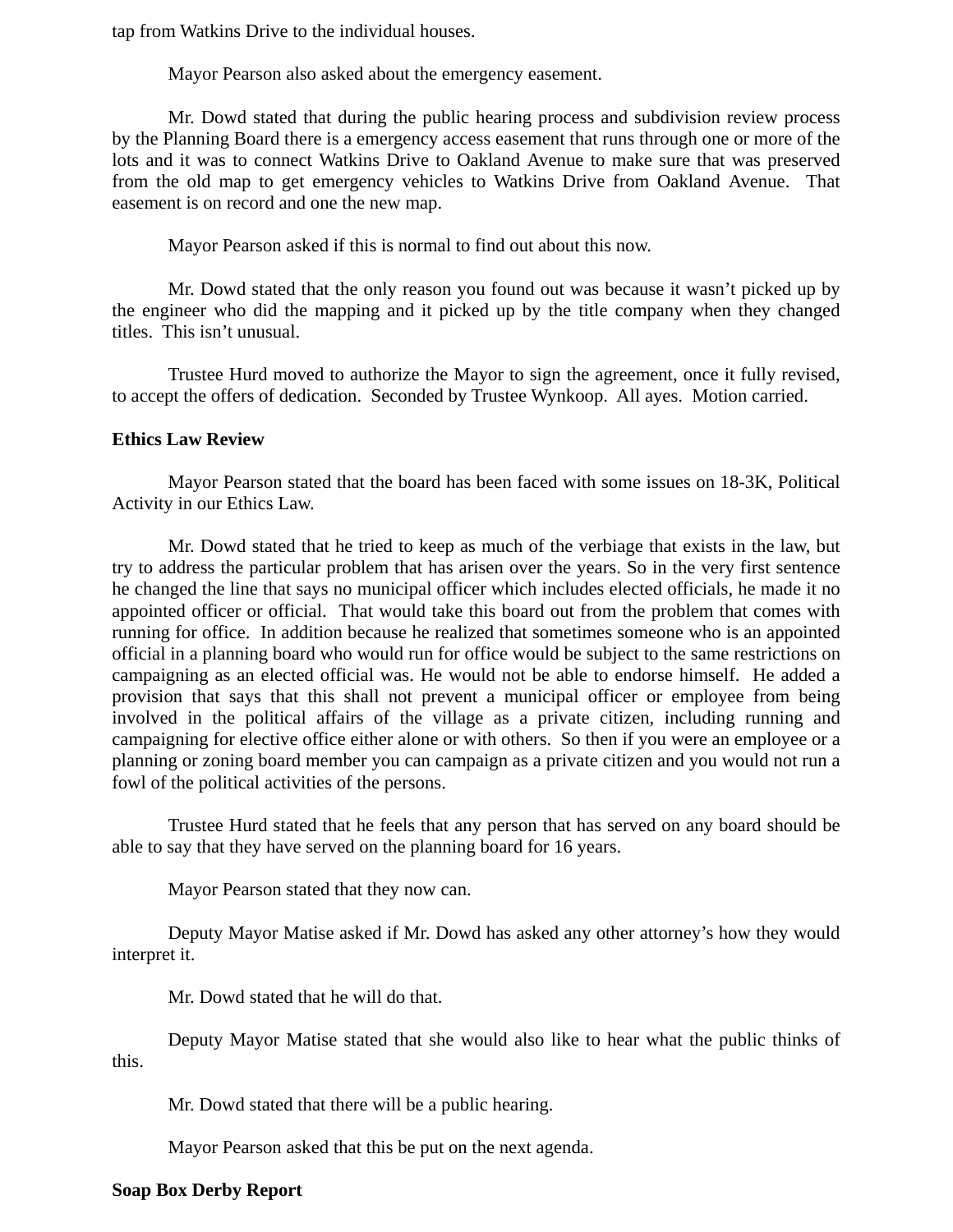Manager Politi reported to the board that the Soap Box Derby will be held on May 21, 2006 at 10:00 am and practices will be April 20, 26 and May 4 on Oakland Avenue. There are 12 new cars, 28 total. Last year we had sixteen.

## **Security Policy Pursuant to the Information Securitybreach and Notification Act of 2005**

Mr. Dowd handed out a sample resolution to the board and stated that about two weeks ago while going through a NYCOM monthly bulletin he saw a new state law that was adopted the end of December and gives municipalities 120 days which is April  $6<sup>th</sup>$ , to adopt an information security breach and notification policy. The state has adopted a law that is applicable to all state governments as well as local governments to adopt a policy. It is to protect information in cyberspace, information in your files that you see every day that may be of personal nature and it's a policy that requires the village to notify individuals if somehow or another there was a breach of the security in your office or in your computer system. What NYCOM and the Association of Towns is recommending it to adopt the state policy as a model. He went to the state web site and downloaded the policy which is 40 pages long.

 The Mayor asked that this be put on the agenda for the organizational meeting on April  $3<sup>rd</sup>$  and that copies of the policy be made for the board.

# **Public Comment-Discussion Items**

Diane Sandbothe, 90 Liberty Street asked about the distance campaigning signs have to be from the polling place and where is that measured from.

The Village Clerk stated 100 feet from the actual polling place, the building.

 Mrs. Sandbothe stated that there was a campaign sign by the library, is that within that 100 feet.

The clerk indicated no.

 Greg Raymondo passed out correspondence stating, please remember that before any laws are changed or added the citizens are the author of the law. Therefore it's owners and regardless of who actually drafts the provisions, that the law derives it's authority from the consent of the citizens of our village, expressed through the democratic process. You cannot change any laws without the citizen's consent. He asked that the board take this seriously.

## **Informational Items-Village Manager's Report**

Manager Politi stated that the open space grant for the parcel off of Edmunds Lane, the second round of the next round is up again. The parties that came before have asked that the village resubmit the application. There is quite a bit more money and a better opportunity. There would be no cost to the village.

 It was the consensus of the board that this is a good idea and the manager should resubmit this grant application.

 The manager also stated that there is another grant which is a New York State estuary grant which will add money to the Maple and Pine Street application. There is a match of \$7,000 and we could do it with in kind work. The date is March  $30<sup>th</sup>$ .

 Deputy Mayor Matise stated that Kevin Sumner, Orange County Soil and Water is working on this. He wants to know if the village in on board.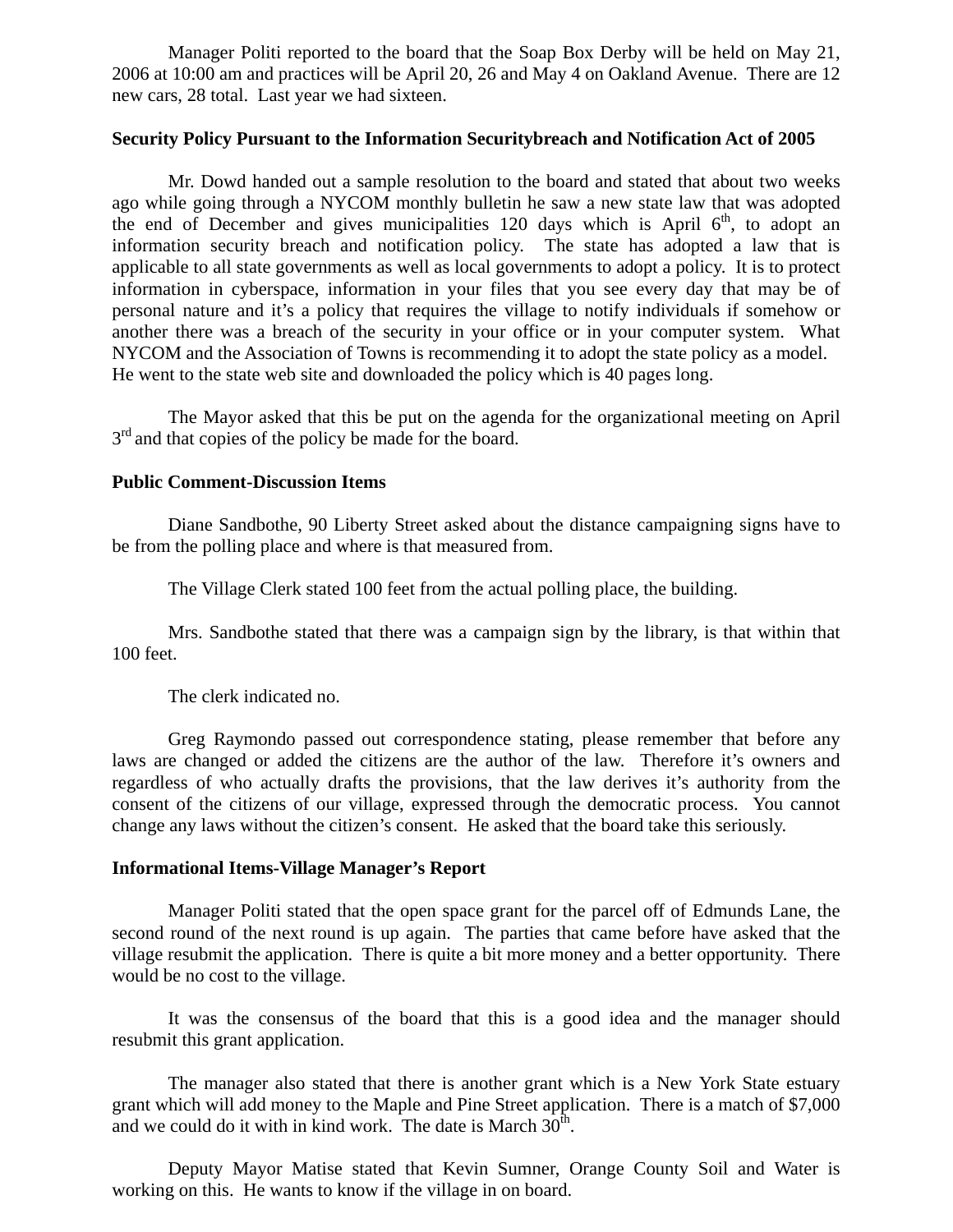It was the consensus of the board to pursue this grant.

 Manager Politi stated that he received correspondence from Tilcon who will be repaving Route 52 from near the monument to St. Andrews Road.

 Mayor Pearson asked about the wall at the intersection of Routes 52 and 208, can we contact someone to get that fixed.

Manager Politi stated that he will try.

 Deputy Mayor Matise stated that she doesn't think there are storm drains on the boulevard side of Route 52.

Manager Politi indicated that there is.

 Deputy Mayor Matise asked if they were going to deal with the drainage. She also asked about the open drainage ditch.

Manager Politi stated that this letter deals with the paving. It doesn't mention drainage.

Mayor Pearson asked the manager to contact the state.

 Mayor Pearson read a letter from Marcus Millspaugh regarding changing the name of Jacob T. Walden Drive. She doesn't know if the board wants to reconsider what was voted on the last time or are they still comfortable. She voted differently.

 Trustee Wynkoop stated that he feels the board should wait until they here from the building inspector after he meets with the postmaster.

 Trustee Keator stated that one of the reason she went for the name is because it is the first street in the village coming from the Montgomery area. She still is in favor of it.

 Deputy Mayor Matise stated that the assessor was having a problem using it in her computer system, because of the length.

 Trustee Hurd asked that it be put on for a work session to be reconsidered again. The board acted the way they did in good faith. Ms. Vandermark did bring up how important the name Jacob T. Walden is to our village. It wouldn't hurt to look at it.

Manager Politi stated that the mayor received a NYCOM application for local government achievement award and he would like to submit the comprehensive plan. It does meet all the criteria.

The board was in favor of submitting the application.

 Manager Politi stated that the department head reports are included in the packets. He pointed out that there is a breakdown of the parking tickets issued.

Mayor Pearson indicated that the amount of tickets is going down.

Trustee Keator stated that she likes the way Ms. Penney did her report.

 Mayor Pearson stated that someone made a comment about the Orchard Street parking lot stating that sometimes even before three hours are up tickets are being given.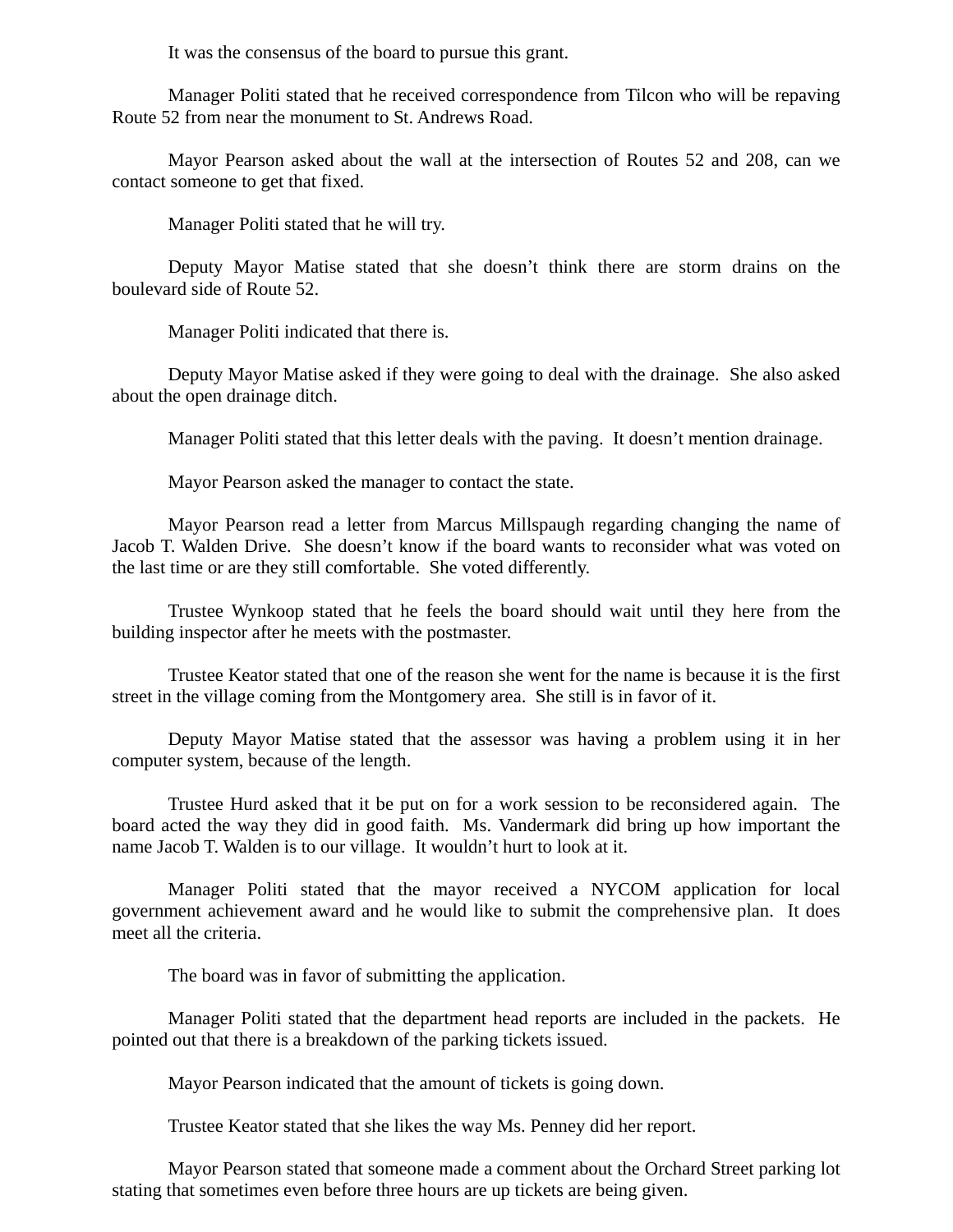Manager Politi stated that three hours has to be three hours.

Mayor Pearson stated that there was also a comment on the loading zone.

 Manager Politi stated that the loading zone was problematic and hopefully it has been cleared up.

Trustee Hurd asked if a loading zone was for any type of vehicle.

 Manager Politi stated that there was a sign in front of the Methodist Church what had a sign for handicapped parking and a sign for commercial loading. They took the top sign off so they know it's a loading zone reserved for the bus. They will also have a handicapped space.

Mr. Dowd stated that a loading zone is for commercial vehicles or buses.

 Mayor Pearson asked about the building inspectors report regarding getting pricing for fencing around two retention ponds at Overlook Terrace, how close are we to that.

Manager Politi stated that he would have to ask him.

 Mayor Pearson stated that new fencing should be installed around the girl's softball field in the coming week. Its amazing we can get a softball fence before we can get a fence at Overlook Terrace.

Manager Politi stated that the softball fence is a repair.

## **Correspondence**

Mayor Pearson stated that there was a thank you note from Jan and Mike Weiner for the board for the lovely plant. She also received a letter from the Orange County Water Authority regarding mapping. There would be no charge to the municipality, but it does have to go through a licensing agreement. She gave the agreement to the attorney for his review.

Mayor Pearson asked about the MS4 requirements and if the manager was on top of that.

Manager Politi stated that Walden and Cornwall are well ahead of the game.

 Mayor Pearson indicated that she would like to set up a conservation committee to look at things and step forward. MS4 is one thing to look at. It would be a great addition to the Village of Walden.

 Mr. Dowd stated that she may want to define the scope of that committee and what she means by conservation. Is it just saving natural resources, is it going to be going to board meetings, and what is it going to be.

 Deputy Mayor Matise stated that the comprehensive plan addresses a lot of immediate and short term recommendations regarding conservation issues and that would be a focus.

 Mr. Dowd stated that if you want to make it an ad hock committee or a statutory committee where you would create a committee and establish a membership.

Mayor Pearson stated that she is bringing this up and starting to think in that direction.

Deputy Mayor Matise asked if the attorney has some models to look at.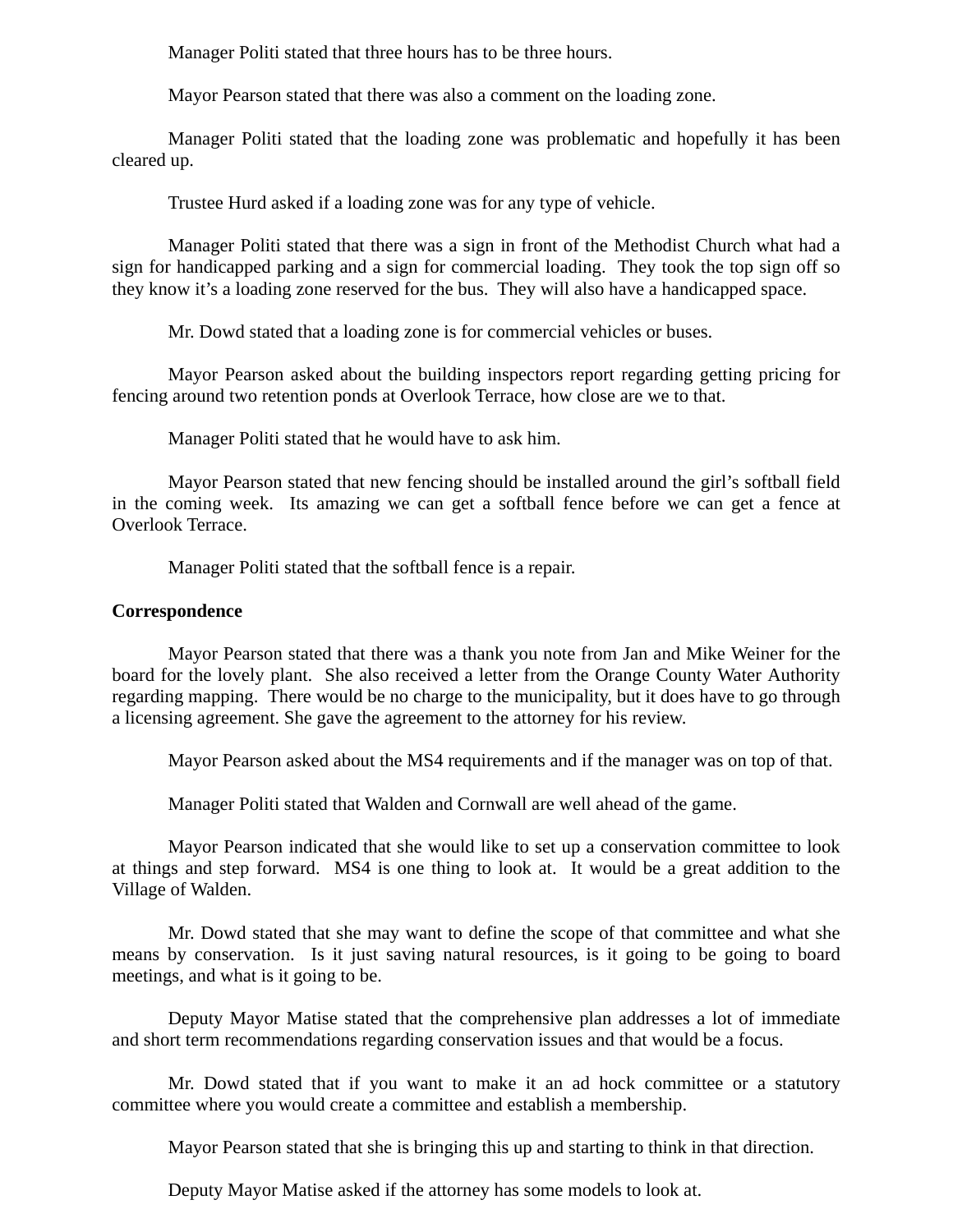Mr. Dowd stated that he deals with a conservation commission is Monroe who has a clearly defined scope of duties.

Mayor Pearson asked if anything has been set up with Rick Penney for training.

Manager Politi that he is working with him.

Mayor Pearson asked about the Pine Street time frame.

Mayor Pearson asked about the zone change from RM2 to R6.

## **Board Comments**

Trustee Keator asked about the budget meetings and Wait Street.

 Deputy Mayor Matise suggested a thirty minute drop off parking space be made in front of the elementary school, She also asked for a loan status report from Mr. Barnes and if the board can get quarterly reports from Mr. Barnes and Mr. Sorensen.

Trustee Hurd thanked Trustee Keator for her dedication to the village.

 Trustee Norman stated that she attended the tea that the Historic Society had on Sunday and it was excellent.

Mayor Pearson asked about the skateboard park.

 Trustee Norman stated that she is not up to date. They will be meeting next Wednesday and they will be talking about the donations.

Trustee Wynkoop stated that the fence by Mike Lynches is in ruff shape.

Manager Politi stated that its been taken down.

 Trustee Wynkoop stated that the swale at Jacobs Ridge is wide open. He also thanked Trustee Keator for her time and effort.

Mayor Pearson stated that the meeting with the Youth Officer is April  $6<sup>th</sup>$  at 6:30pm.

 Mayor Pearson stated that she has one other thing, talking about attorney and has he gets compensated. She's not necessarily talking about our attorney we will say a village attorney. She is bringing this up as part of the budget. She would like to talk about how the village pays a village attorney on a retainer and she still doesn't understand how we pay an attorney without knowing and getting a bill of what hours he works for the Village of Walden. She is assuming he works part time, but she doesn't know because she doesn't know the hours he works.

 Mr. Dowd indicated that this should be discussed in executive session. They are talking about his agreement with the village.

# M**iscellaneous Comments from the Board of Trustees**

# **Executive Session(s)**

Trustee Norman moved to hold an Executive Session pursuant to 105-(f), Personnel,